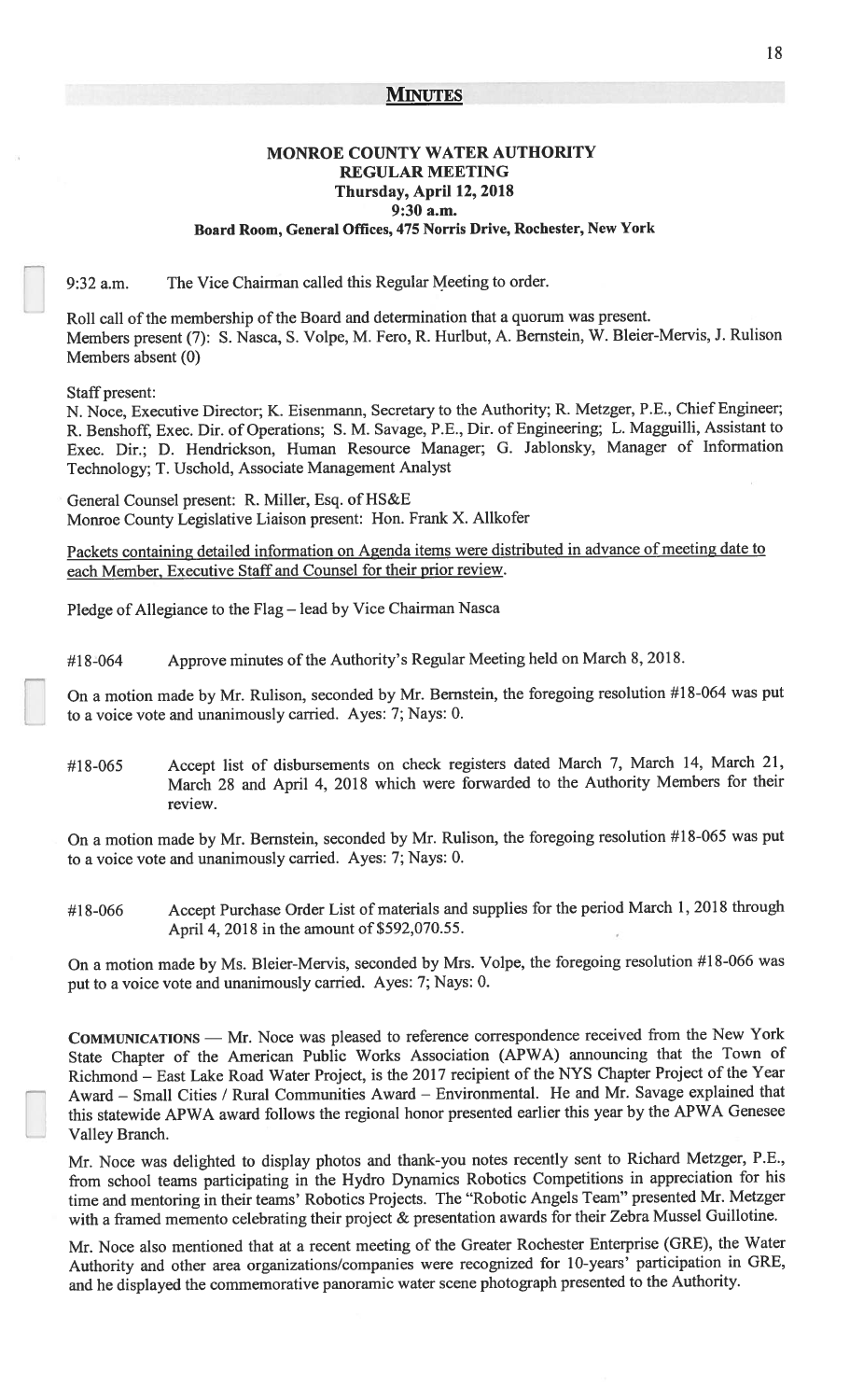#18-067

 $\sim$  Item #18-067  $\sim$  Vice Chairman Nasca and Treasurer Rulison offered the following resolution and moved its adoption:

RESOLUTION #18-067 EXPRESSING APPRECIATION FOR YEARS OF SERVICE AND BEST WISHES OF THE MONROE COUNTY WATER AUTHORITY BOARD TO KATHLEEN A. PRESTIDGE UPON HER RETIREMENT

WHEREAS, Kathleen A. Prestidge, a longtime employee of the Water Authority retired March 31, 2018; and

WHEREAS, Kathleen A. Prestidge is a highly skilled and knowledgeable 28+ year veteran of the Water Authority; and,

WHEREAS, Kathleen A. Prestidge will be remembered for her dedicated service by her fellow employees and management of the Water Authority;

NOW THEREFORE BE IT RESOLVED, MCWA extends its appreciation and best wishes for a happy, fulfilling retirement;

BE IT FURTHER RESOLVED, that the Secretary of the Board is hereby requested to forward a copy of this resolution to Kathleen A. Prestidge, MCWA Retiree.

This resolution adopted unanimously

Confirm the following personnel appointment pending approval and pursuant to the Rules #18-068 and Regulations of the Monroe County Civil Service Commission:

> Promotional Appointment of Benjamin Howlett to the title of Distribution Maintenance Mechanic, effective April 16, 2018, at Salary Schedule 4, Group 6, Step 9.

On a motion made by Mr. Bernstein, seconded by Ms. Bleier-Mervis, and duly put to a vote on roll call, the foregoing resolution #18-068 unanimously carried. AYES: 7 (Nasca, Volpe, Fero, Hurlbut, Bernstein, Bleier-Mervis, Rulison); NAYS: 0.

Confirm the following personnel appointment pending approval and pursuant to the Rules #18-069 and Regulations of the Monroe County Civil Service Commission:

> Temporary Appointment of Kevin Harman to the title of Utility Worker, effective April 16, 2018, at Salary Schedule 4, Group 3, Step 1.

On a motion made by Mr. Hurlbut, seconded by Mr. Bernstein, and duly put to a vote on roll call, the foregoing resolution #18-069 unanimously carried. AYES: 7 (Nasca, Volpe, Fero, Hurlbut, Bernstein, Bleier-Mervis, Rulison); NAYS: 0.

Confirm the following personnel appointment pending approval and pursuant to the Rules #18-070 and Regulations of the Monroe County Civil Service Commission:

> Appointment of Michael Balistere to the title of Assistant Construction Inspector, effective April 27, 2018, at Salary Schedule 5, Group 2, Step 1.

On a motion made by Mr. Fero, seconded by Mrs. Volpe, and duly put to a vote on roll call, the foregoing resolution #18-070 unanimously carried. AYES: 7 (Nasca, Volpe, Fero, Hurlbut, Bernstein, Bleier-Mervis, Rulison); NAYS: 0.

For Items #18-071 and #18-072, Ms. Hendrickson addressed the Board on revising salary schedules for student interns and for seasonal laborers/clerks. She explained these are being updated with modest increases to more closely align with current market in recruiting capable student intern candidates and to keep pace with minimum wage escalation in hiring of college students for seasonal employment.

Resolved hereby to: Approve Student Intern Salary Schedule Summary in the form #18-071 presented on this date; to be effective immediately.

On a motion made by Mr. Bernstein, seconded by Mrs. Volpe, and duly put to a vote on roll call, the foregoing resolution #18-071 unanimously carried. AYES: 7 (Nasca, Volpe, Fero, Hurlbut, Bernstein, Bleier-Mervis, Rulison); NAYS: 0.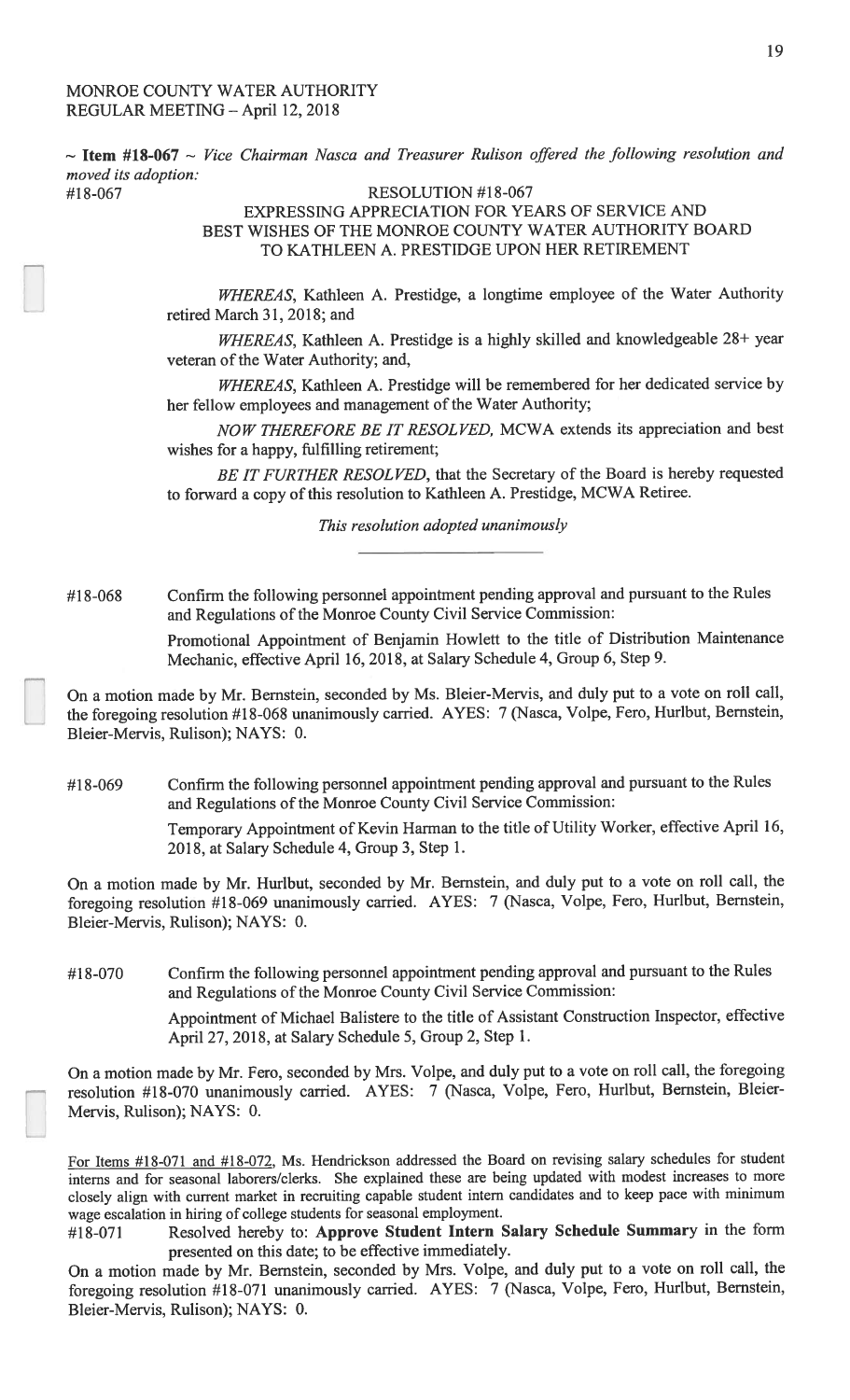#18-073

#### Resolved hereby to: Approve Seasonal Labor Salary Schedule in the form presented on #18-072 this date; to be effective immediately.

On a motion made by Mr. Hurlbut, seconded by Mrs. Volpe, and duly put to a vote on roll call, the foregoing resolution #18-072 unanimously carried. AYES: 7 (Nasca, Volpe, Fero, Hurlbut, Bernstein, Bleier-Mervis, Rulison); NAYS: 0.

In discussion of Item #18-073, Mr. Savage briefed the Members about the general duties of the Authority's Consulting Engineer as defined by our Trust Indenture. Mr. Savage recapped the RFQ process and stated the selection committee reviewed the proposals received and recommend O'Brien and Gere (OBG). He mentioned OBG has been MCWA's Consulting Engineer for a number of years; he also discussed value of services provided under this contract per year and the contract terms.

Authorize the Executive Director to execute a Professional Services Agreement with O'Brien & Gere Engineers, Inc. (OBG) to undertake the duties of the Water Authority's Consulting Engineer for an initial term of three years, with the option to extend for up to two additional one-year terms with mutual consent.

On a motion made by Mr. Rulison, seconded by Mr. Bernstein, and duly put to a vote on roll call, the foregoing resolution #18-073 unanimously carried. AYES: 7 (Nasca, Volpe, Fero, Hurlbut, Bernstein, Bleier-Mervis, Rulison); NAYS: 0.

For Item #18-074, Mr. Savage again addressed the Board; he provided summary overview of the scope and location of Phase 2 of the project taking place in the Towns of Chili and Wheatland. He discussed bid results and responded follow up questions from Vice Chairman Nasca.

Authorize the award of a unit price contract for the 2017 Water Main Replacements -#18-074 Phase 2 to the low, responsive, responsible bidder, Randsco Pipeline, Inc. in the bid amount of \$309,665.

On a motion made by Mr. Hurlbut, seconded by Ms. Bleier-Mervis, and duly put to a vote on roll call, the foregoing resolution #18-074 unanimously carried. AYES: 7 (Nasca, Volpe, Fero, Hurlbut, Bernstein, Bleier-Mervis, Rulison); NAYS: 0.

In discussion of Item #18-075, Mr. Noce briefed the Board for authorization on this unit price contract for purchasing Neptune Water Meters and meter-related parts and accessories. He recapped bid results and invited any questions from the Members.

Authorize the award of a unit price purchase contract for Neptune Cold Water Meters #18-075 and Large Cold Water Meters to the low responsive responsible bidder, Neptune Technology Group, with a total Bid amount (Groups A & B) of \$2,790,812.40. Bid was separated into two groupings: Group A encompasses all the Neptune Meters; Group B covers all Neptune meter-related parts and accessories. This is a one-year, unit price contract with the option to renew for up to four additional one-year terms upon mutual consent.

On a motion made by Mr. Bernstein, seconded by Mr. Fero, and duly put to a vote on roll call, the foregoing resolution #18-075 unanimously carried. AYES: 7 (Nasca, Volpe, Fero, Hurlbut, Bernstein, Bleier-Mervis, Rulison); NAYS: 0.

For Item #18-076, Mr. Benshoff addressed the Board for authorization in utilizing the Monroe County Contract for purchasing screened top soil, fill dirt and sands from various vendors awarded under the Contract. He explained the Authority uses top soil etc. throughout the year for projects and lawn restoration/repair.

Authorize the purchase of Screened Topsoil, Fill Dirt, Select Fill and Various Sands #18-076 utilizing Monroe County Contract - Highway Materials - Group II, Contract #0103-16 for an estimated amount of \$40,000 through the contract period ending February 28,  $2019$ from various vendors awarded including: Brongo Contracting & Supply (#4700007277), Greentech (#4700007285), Macedon Landscaping (#4700007291), Monroe Roadways (#4700007294), Morrison Excavating Inc. (#4700007295), R.M. Landscape Inc. (#4700007296), Taouk Development LLC (#4700007300), and Blake Miller Lawn & Landscape (#4700007445).

On a motion made by Mr. Hurlbut, seconded by Mr. Bernstein, and duly put to a vote on roll call, the foregoing resolution #18-076 unanimously carried. AYES: 7 (Nasca, Volpe, Fero, Hurlbut, Bernstein, Bleier-Mervis, Rulison); NAYS: 0.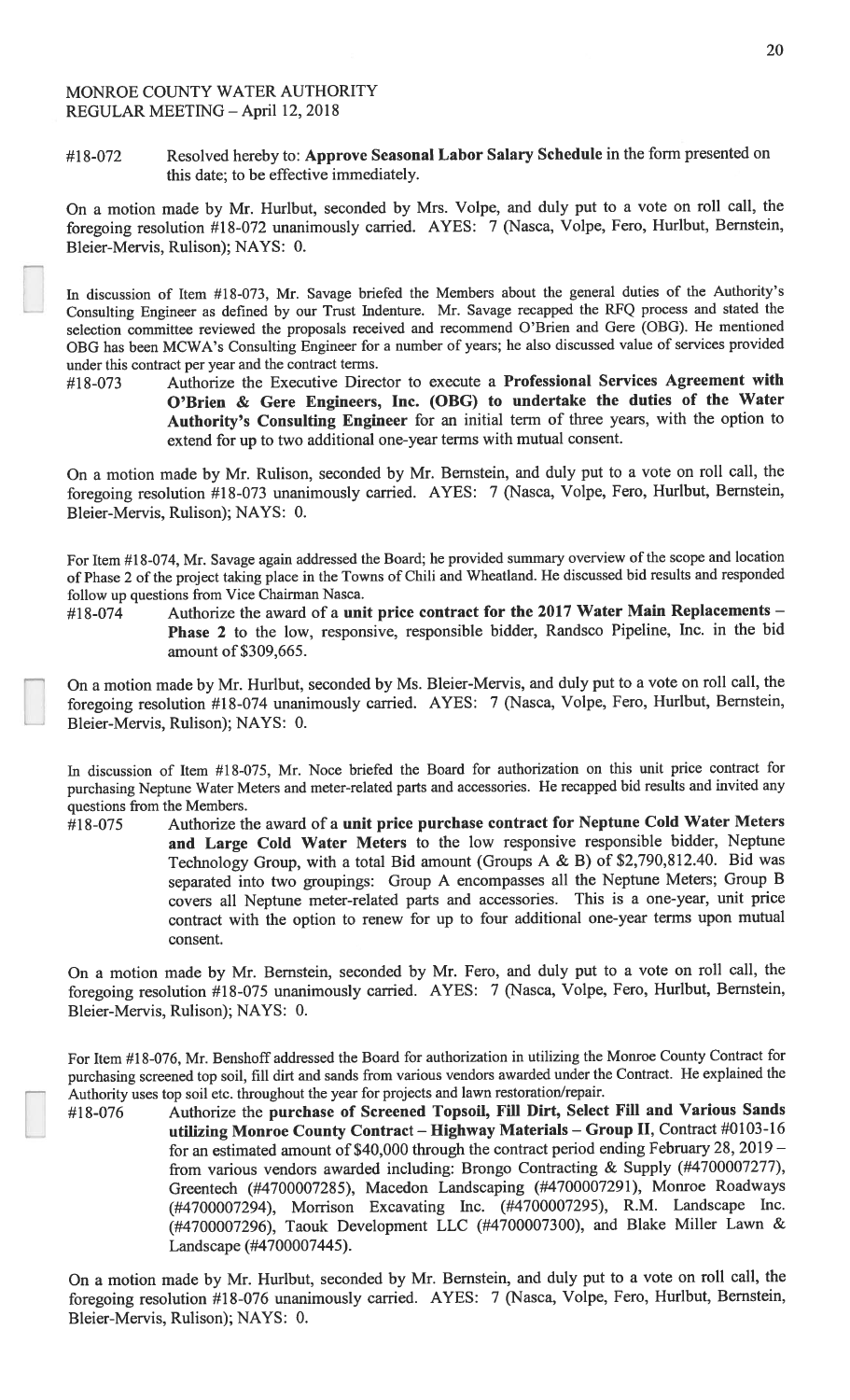For Items  $\#17$ -077 through  $\#17$ -079, Mr. Benshoff briefed the Board for each of these authorizations in utilizing Monroe County Contract – Highway Materials - Group II, for purchasing these materials from various vendors awarded under the Contract. He explained the materials are used throughout the year for main repair work and construction projects.

#18-077 Authorize the purchase of Construction Stone Products utilizing Monroe County Contract -Highway Materials - Group II - Contract No. 0103-16, for an estimated total amount of \$400,000 through the contract period ending February 28, 2019 - from various Dolomite Products Co. Inc. (#4700007281), Hanson vendors awarded including: Aggregates NY LLC (#4700007286), and Iroquois Rock Products (#4700007288).

On a motion made by Mr. Rulison, seconded by Mrs. Volpe, and duly put to a vote on roll call, the foregoing resolution #18-077 unanimously carried. AYES: 7 (Nasca, Volpe, Fero, Hurlbut, Bernstein, Bleier-Mervis, Rulison); NAYS: 0.

Authorize the purchase of Temporary Asphalt Material (Patching Material and Hot #18-078 Mix Material) utilizing Monroe County Contract - Highway Materials - Group II, Contract No. 0103-16, from vendor awarded, Rochester Asphalt Materials (#4700007297), for an estimated total amount of \$150,000 through the contract period ending February 28, 2019.

On a motion made by Mr. Bernstein, seconded by Mr. Fero, and duly put to a vote on roll call, the foregoing resolution #18-078 unanimously carried. AYES: 7 (Nasca, Volpe, Fero, Hurlbut, Bernstein, Bleier-Mervis, Rulison); NAYS: 0.

Authorize the purchase of Temporary Asphalt Material (Patching Material) utilizing #18-079 Monroe County Contract - Highway Materials - Group II, Contract No. 0103-16, from vendor awarded, Innovative Municipal Products (US) Inc. (#4700007287), for an estimated total amount of \$100,000 through the contract period ending February 28, 2019.

On a motion made by Ms. Bleier-Mervis, seconded by Mr. Rulison, and duly put to a vote on roll call, the foregoing resolution #18-079 unanimously carried. AYES: 7 (Nasca, Volpe, Fero, Hurlbut, Bernstein, Bleier-Mervis, Rulison); NAYS: 0.

For Item #18-080, Mr. Benshoff again addressed the Board for authorization in utilizing this Monroe County Contract - for routine and emergency tree service. He indicated work to be performed as needed during the year.

Authorize the use of Monroe County Contract - Highway Materials - Group I, #18-080 Contract No. 0102-16, #4700007325 (currently held by Terry Tree Service LLC) for Routine & Emergency Tree Service, work to be performed as needed, for an estimated amount of \$50,000 through the contract period ending February 28, 2019.

On a motion made by Mr. Bernstein, seconded by Mr. Hurlbut, and duly put to a vote on roll call, the foregoing resolution #18-080 unanimously carried. AYES: 7 (Nasca, Volpe, Fero, Hurlbut, Bernstein, Bleier-Mervis, Rulison); NAYS: 0.

Authorize the purchase of various General Motors (GM) Parts and/or Supplies for maintenance and repair of Water Authority vehicles utilizing Monroe County Contract - General Motors, Automotive Engine & Auto Body Parts - BP #0213-16 from vendor awarded, Hoselton Chevrolet (#4700007335), for an estimated amount of \$25,000 through the contract period ending March 31, 2019.

On a motion made by Mr. Rulison, seconded by Mr. Fero, and duly put to a vote on roll call, the foregoing resolution #18-081 unanimously carried. AYES: 7 (Nasca, Volpe, Fero, Hurlbut, Bernstein, Bleier-Mervis, Rulison); NAYS: 0.

In discussion of Item #18-081, Mr. Benshoff once more addressed the Board for authorization in utilizing this Monroe County Contract - for General Motors parts and supplies - as needed for the maintenance and repair of Authority fleet vehicles. #18-081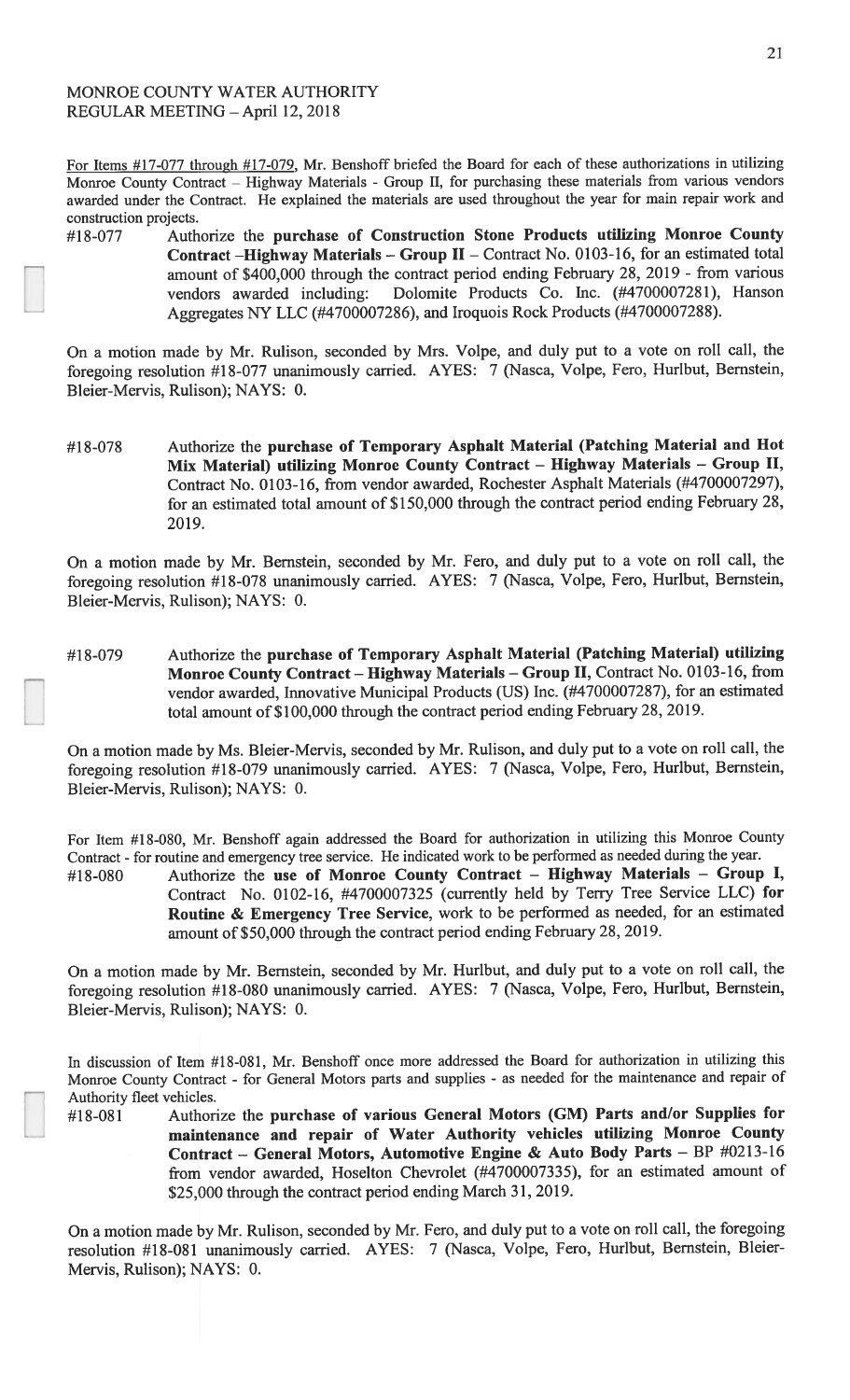#18-082

For Item #18-082, Mr. Metzger addressed the Members for authorization in use of the NYS OGS contract for Heavy Equipment to purchase a replacement forklift for the Shoremont WTP. He explained this to replace an aging unit and he responded to an inquiry from Mr. Nasca on utilization and lifespan of this type of heavy equipment.

Authorize the procurement of a Doosan G30N-7-LP Forklift under the terms of New York State Contract Group 40625, Contract No. PC67141, held by Clark Equipment Co. d/b/a Doosan Infracore Construction Equipment America, for an estimated amount of \$28,531.

On a motion made by Mr. Rulison, seconded by Mrs. Volpe, and duly put to a vote on roll call, the foregoing resolution #18-082 unanimously carried. AYES: 7 (Nasca, Volpe, Fero, Hurlbut, Bernstein, Bleier-Mervis, Rulison); NAYS: 0.

In discussion of Item #18-083, Mr. Metzger again briefed the Board; this to authorize use of the NYS OGS contract for Advanced Scientific Equipment & Instruments - held by Hach Company - to purchase laboratory and process monitoring and control equipment throughout the year. #18-083

Authorize the procurement of Advanced Scientific Equipment & Instruments under the terms of New York State Contract Group 38700, Contract No. PC67243, held by the Hach Company, for an estimated amount of \$100,000 for a one-year term with the option to extend for an additional one-year term upon mutual consent.

On a motion made by Mr. Bernstein, seconded by Mr. Hurlbut, and duly put to a vote on roll call, the foregoing resolution #18-083 unanimously carried. AYES: 7 (Nasca, Volpe, Fero, Hurlbut, Bernstein, Bleier-Mervis, Rulison); NAYS: 0.

For Item #18-084, Mr. Jablonsky briefed the Board for authorization in utilizing NYS OGS Technology and Commodity Contracts for purchasing various network equipment as may be needed throughout the year, and he mentioned a few pieces of equipment are needed at this time.

Authorize the purchase of Network equipment for 2018 from the NYS OGS #18-084 Technology and Commodity Contracts at a total estimated cost of \$50,000.

On a motion made by Mr. Hurlbut, seconded by Mr. Bernstein, and duly put to a vote on roll call, the foregoing resolution #18-084 unanimously carried. AYES: 7 (Nasca, Volpe, Fero, Hurlbut, Bernstein, Bleier-Mervis, Rulison); NAYS: 0.

For Item #18-085, Mr. Jablonsky briefed the Board for authorization to renew annual technical support contracts for existing Oracle licenses. The Members had also been provided with his recommendation memorandum detailing these renewals.

Authorize the renewal of annual support contracts for existing Oracle licenses from #18-085 Oracle Corp. under NYS OGS Contract #PM20940 for an estimated total cost of \$26,000.

On a motion made by Mr. Rulison, seconded by Mr. Hurlbut, and duly put to a vote on roll call, the foregoing resolution #18-085 unanimously carried. AYES: 7 (Nasca, Volpe, Fero, Hurlbut, Bernstein, Bleier-Mervis, Rulison); NAYS: 0.

The Members of the Authority expressly make the following determinations for all awards #18-086 of Procurement Contracts made during this meeting: (i) the proposed awardee has been found to be responsible; (ii) the proposed awardee complied with the State Finance Law provisions regarding Permissible Contacts (as defined in the Authority's Procurement Disclosure Policy); (iii) the proposed awardee has (or will prior to the final award being effective) complied with the State Finance Law provisions that require disclosure of all information required to be in the Authority's Solicitation Materials (as such term is defined in the Authority's Procurement Disclosure Policy); and (iv) the procurement process did not involve conduct that is prohibited by the Public Officers Law, the Authority's Procurement Disclosure Policy, and the Authority's Code of Ethics and Conflict of Interest Policies.

On a motion made by Mr. Bernstein, seconded by Mr. Hurlbut, and duly put to a vote on roll call, the foregoing resolution #18-086 unanimously carried. AYES: 7 (Nasca, Volpe, Fero, Hurlbut, Bernstein, Bleier-Mervis, Rulison); NAYS: 0.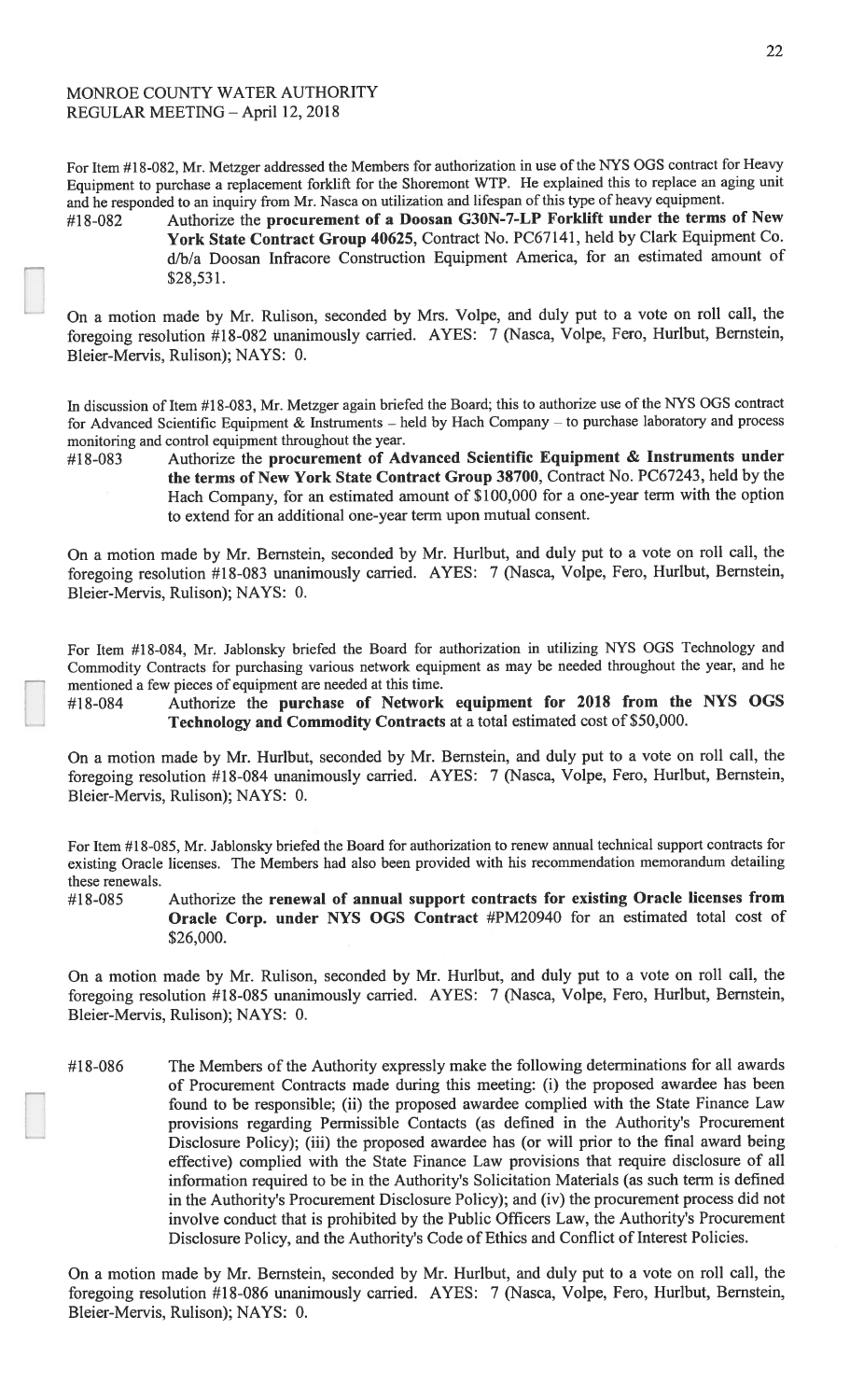For Item #18-087, Mr. Noce addressed the Board; he explained the only revision at this time is in order to reflect a change in designation of Contracting Officer. The Board hereby approves MCWA's Disposal Guidelines, as revised and presented. #18-087

On a motion made by Mr. Rulison, seconded by Mrs. Volpe, and duly put to a vote on roll call, the foregoing resolution #18-087 unanimously carried. AYES: 7 (Nasca, Volpe, Fero, Hurlbut, Bernstein, Bleier-Mervis, Rulison); NAYS: 0.

#### Resolved hereby to: Amend the By-Laws of the Monroe County Water Authority, as #18-088 presented, in the form attached hereto and made a part of the minutes hereof.

Resolution to Amend the By-Laws was Tabled at March 8, 2018 regular meeting for 1 meeting as required.

On a motion to Take from Table made by Mr. Nasca, seconded by Mr. Rulison, the foregoing resolution was put to a voice vote to Take from Table and unanimously carried. Ayes: 7; Nays: 0. And thereafter:

On a motion made by Mr. Hurlbut, seconded by Mrs. Volpe, and duly put to a vote on roll call, the foregoing resolution #18-088 unanimously carried. AYES: 7 (Nasca, Volpe, Fero, Hurlbut, Bernstein, Bleier-Mervis, Rulison); NAYS: 0.

In discussion of Item #18-089, Mr. Noce addressed the Members, in addition to the Report having been previously e-mailed to each Board Member for their prior review. Mr. Noce acknowledged staff for team efforts in preparing various pieces in compiling this Annual Report.

Resolved: The Board hereby approves the Monroe County Water Authority's 2017 #18-089 Annual Report, submitted in accordance with Section 2800 of the Public Authorities Law and entered electronically into the Public Authorities Reporting Information System (PARIS) as required by the New York State Authorities Budget Office.

On a motion made by Mr. Rulison, seconded by Mr. Hurlbut, and duly put to a vote on roll call, the foregoing resolution #18-089 unanimously carried. AYES: 7 (Nasca, Volpe, Fero, Hurlbut, Bernstein, Bleier-Mervis, Rulison); NAYS: 0.

### **EXECUTIVE SESSION**

#18-ES 9:58 a.m. Vice Chairman Nasca requested a motion to enter executive session under attorney-client privilege to discuss collective bargaining negotiations currently underway. Moved by Mr. Bernstein, seconded by Mr. Fero, and put to a vote on roll call, the Board

unanimously agreed to enter executive session. AYES: 7 (Nasca, Volpe, Fero, Hurlbut, Bernstein, Bleier-Mervis, Rulison); NAYS: 0.

10:09 a.m. Motion to conclude executive session: Moved by Mr. Rulison, seconded by Ms. Bleier-Mervis, the Board upon voice vote unanimously agreed to conclude executive session. Vice Chairman Nasca called this Regular Meeting back in open session. No formal action taken.

### Presented for Board Members' informational purposes:

- Notification of proposed recipients of Requests for Proposals (RFP) for Telecommunication Services/Support.
- $\triangleright$  In Board folders for review:
	- o MCWA Quarterly Claims Report Period Ending: March 31, 2018.
	- o Any routine monthly updates.

There being no further business to come before the Authority, Vice Chairman Nasca adjourned the meeting at 10:10 a.m.

Kathleen A. Eisenmann, Secretary to the Authority

Scott D. Nasca, Vice Chairman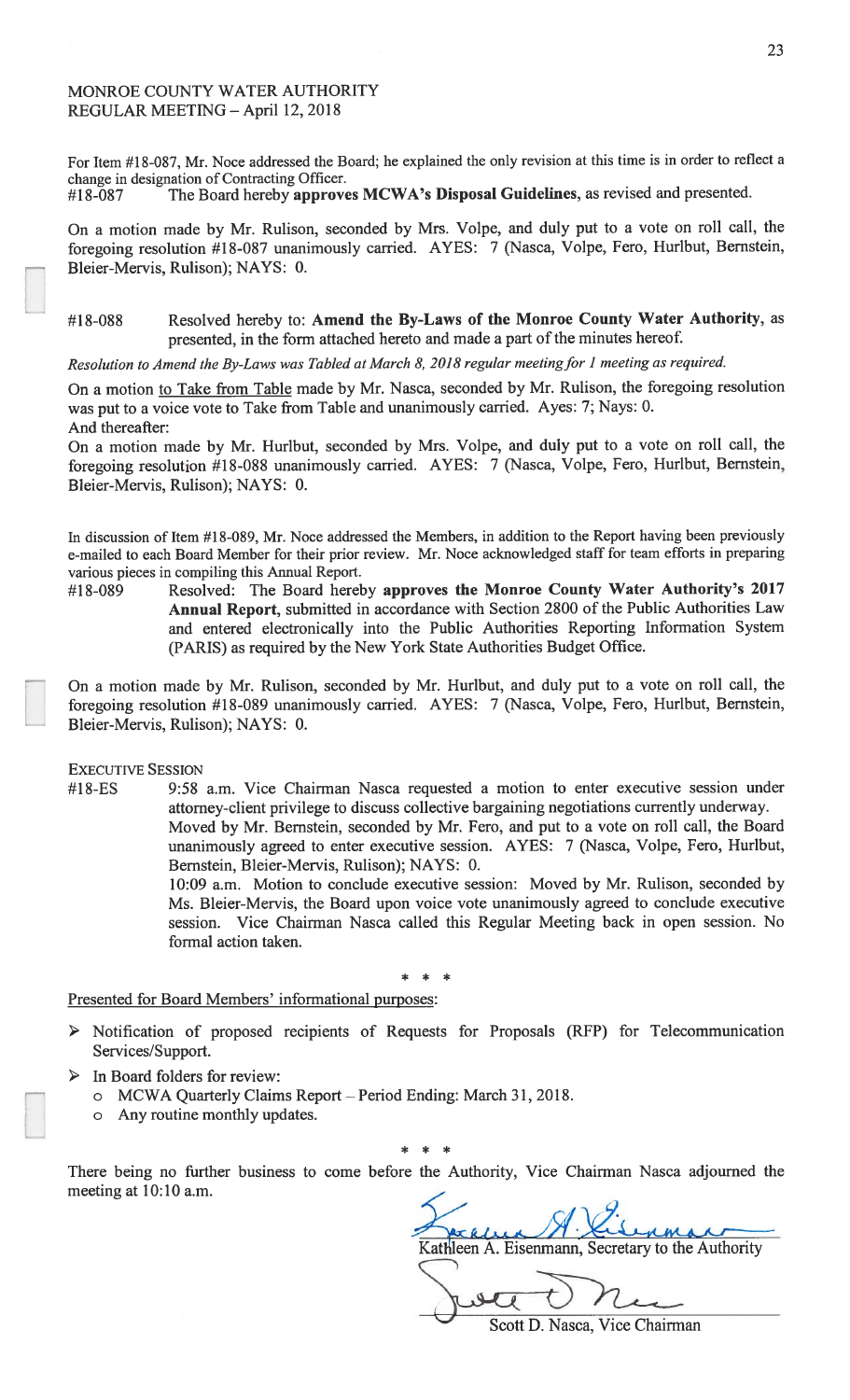# **AMENDED AND RESTATED BY-LAWS OF THE MONROE COUNTY WATER AUTHORITY**

\_\_\_\_\_\_\_\_\_\_\_\_\_\_\_\_\_\_\_\_\_\_\_\_\_\_\_\_

(Section 1096, paragraph 10 of the Public Authorities Law provides that the Monroe County Water Authority shall have the power to make by-laws for the management and regulation of its affairs, and, subject to agreements with its bondholders, to make rules for the sale of water and the collection of rents and charges therefor. A copy of such By-Laws and rules, and all amendments thereto, duly certified by the Secretary of the Authority, shall be filed in the office of the Clerk of the County and thereafter published once in two newspapers having a general circulation in the County.)

# **ARTICLE I The Authority**

1. Name of Authority. The name of the Authority is the Monroe County Water Authority (the "Authority").

2. Purposes. The Authority is a public benefit corporation, created by and having the powers and functions set forth in the Monroe County Water Authority Act of the Public Authorities Law, as amended (the "Act").

3. Fiscal Year. The fiscal year of the Authority shall coincide with the calendar year. The Authority's fiscal year may be changed by resolution adopted at a regular or special meeting of the Authority.

# **ARTICLE II Meetings**

1. Annual Meeting. The annual meeting of the members of the Authority (the "Members") for the election of officers and the transaction of such other business as may properly come before it shall be held at the principal offices of the Authority, 475 Norris Drive, Rochester, New York, or at such other place, and at such time and on such date during the month of April in each year as directed by the Chairperson of the Authority.

2. Regular Meetings. Regular meetings of the Members shall be held at least once in each and every calendar month at a date, time and place directed by the Chairperson of the Authority.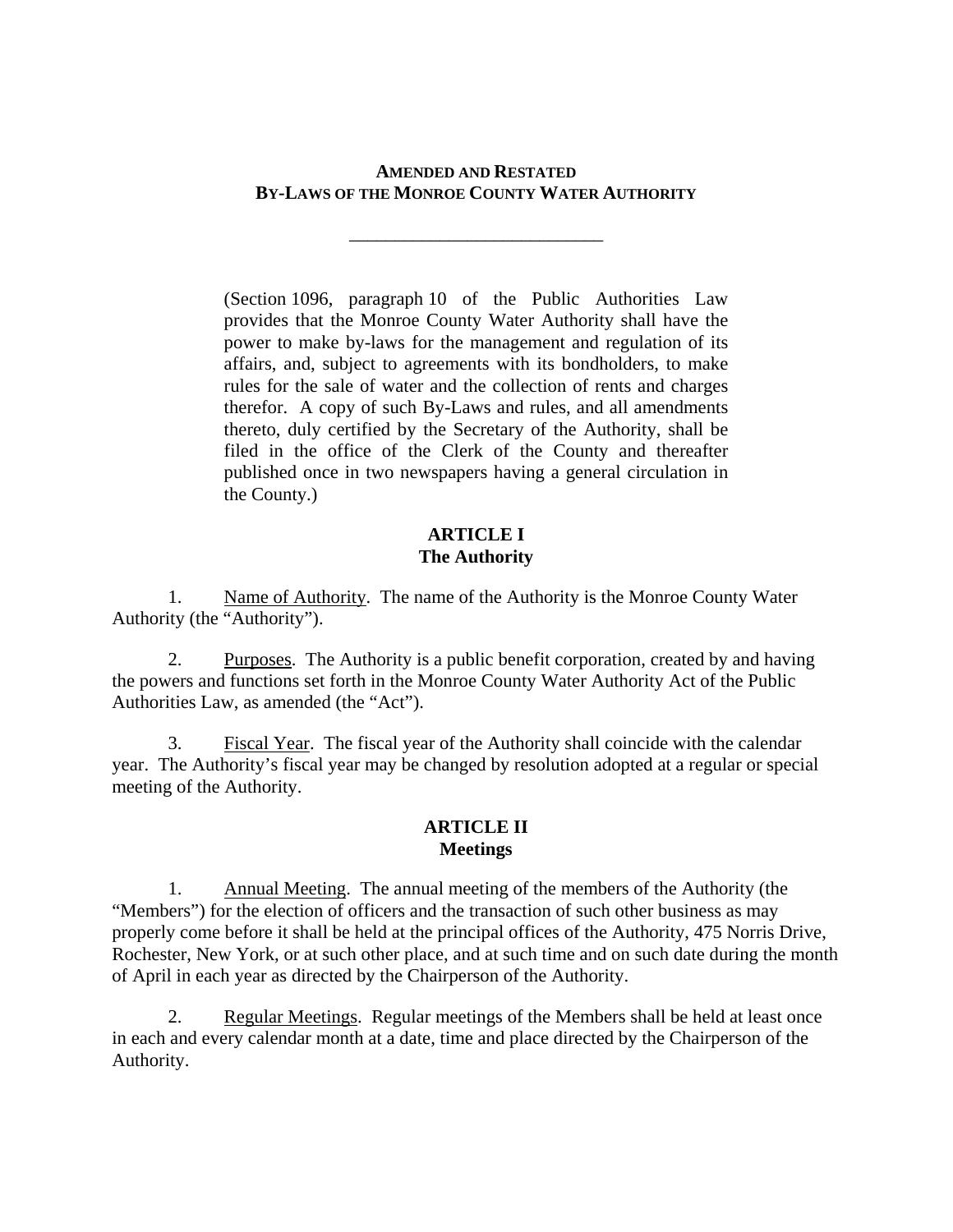3. Special Meetings. All special meetings may be held at any time or place within the County of Monroe on twenty-four (24) hours' notice to each Member, or upon shorter notice by written waiver of notice of such meeting signed by each Member. Such notice may be oral, by facsimile, electronically mailed, personally delivered or written.

Special meetings may be called by the Chairperson, or in his or her absence, by the Vice-Chairperson. Special meetings also may be called by any two Members.

4. Regular and Special Meetings. Any regular and special meetings shall be open for the consideration of any matter properly brought to the attention of the Authority.

5. Waiver. Notice of a meeting need not be given to any Member who submits a signed waiver whether before or after the meeting, or who attends the meeting without protesting, prior thereto or at its commencement, the lack of notice to him or her.

6. Quorum. Four Members shall constitute a quorum at any meeting duly called and held. No action shall be taken except pursuant to the favorable vote of at least four Members. A majority of the Members present, whether or not a quorum is present, may adjourn any meeting to another time and place.

# **ARTICLE III Members of the Authority**

1. Term of Office. The term of office for Members shall be as fixed by Section 1095 of the Public Authorities Law (enacted into law as Chapter 804 of the Laws of 1950 as amended by Chapter 116 of the Laws of 1951, and as further amended by Chapter 938 of the Laws of 1977, and as may be further amended from time to time), and they shall have the duties and powers as set forth therein.

- 2. Members of the Authority:
	- (i) Power and General Duties. The Members shall oversee the management of the affairs of the Authority by its Executive Director and other employed officers. The Members shall establish, monitor and update from time to time such policies as they deem necessary or desirable and appropriate to promote honest and ethical conduct by the Authority's officers, employees, and to maintain and enhance the public's confidence in the Authority. To that end, the Members shall periodically review and update the Authority's code of ethics and policies regarding conflicts of interest; policies regarding the procurement or disposition of real and personal property, or interest therein, by the Authority; and policies regarding the purchase of goods and services, including service contracts. All of such policies shall be consistent with the Act, other applicable law or these By-Laws.
	- (ii) Fiduciary Duty. The Members shall perform each of their duties in good faith and with that degree of diligence, care and skill that an ordinarily prudent person in like position would use under similar circumstances,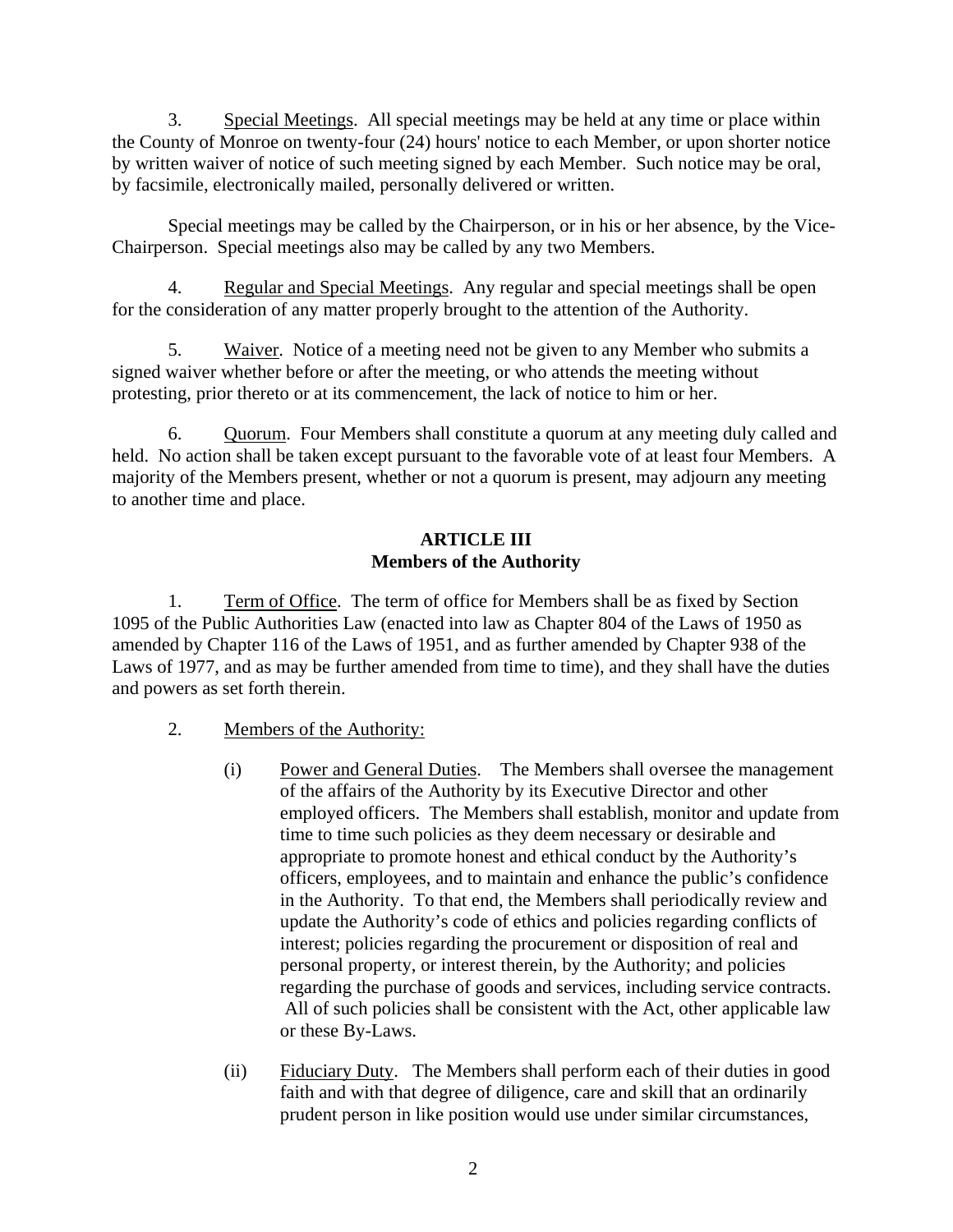and apply independent judgment in the best interest of the Authority, its mission and the public.

- (iii) Acknowledgement. Each Member shall execute an acknowledgement, in the form prescribed by the New York State Authorities Budget Office.
- (iv) Oath of Office. Within thirty (30) days after beginning their appointments, each Member shall take an oath of office as required by Section 10 of the New York Public Officers Law.

3. Governance Committee. The Authority shall appoint and constitute a standing governance committee comprised of at least three (3) independent Members who possess the necessary skills to understand the duties and functions of the Governance Committee. At least annually, the Chairperson of the Authority shall appoint the members and select the chair of the Governance Committee. The Chairperson of the Authority shall be a member ex officio of the Governance Committee and shall have the right, but not the duty, to vote on all propositions before such committee. The responsibilities of the Governance Committee shall include:

- (i) developing and recommending to the Members a set of corporate governance principles applicable to the Authority, reviewing corporate governance trends and obligations, especially as they pertain to public authorities and reporting on same periodically, reviewing the Authority's corporate governance guidelines periodically, and recommending to the Members such changes to the Authority's corporate governance guidelines as the Governance Committee from time to time deems necessary or desirable and appropriate;
- (ii) reviewing annually with the Members the appropriate skills, characteristics and experiences required of Members in the context of the then current composition of the Authority and, as applicable, advising the County Legislature on the skills and experience required of potential Members; and
- (iii) examining ethical and conflict of interest issues, performing Member selfevaluations, and recommending to the Members, as necessary, revisions to these By-Laws.

4. Audit Committee. The Authority shall appoint and constitute a standing audit committee comprised of at least three (3) independent Members who possess the necessary skills to understand the duties and functions of the Audit Committee and shall be familiar with corporate financial and accounting practices. At least annually, the Chairperson of the Authority shall appoint the members and select the chair of the Audit Committee. The Chairperson of the Authority shall be a member ex officio of the Audit Committee and shall have the right, but not the duty, to vote on all propositions before such committee. The responsibilities of the Audit Committee shall include: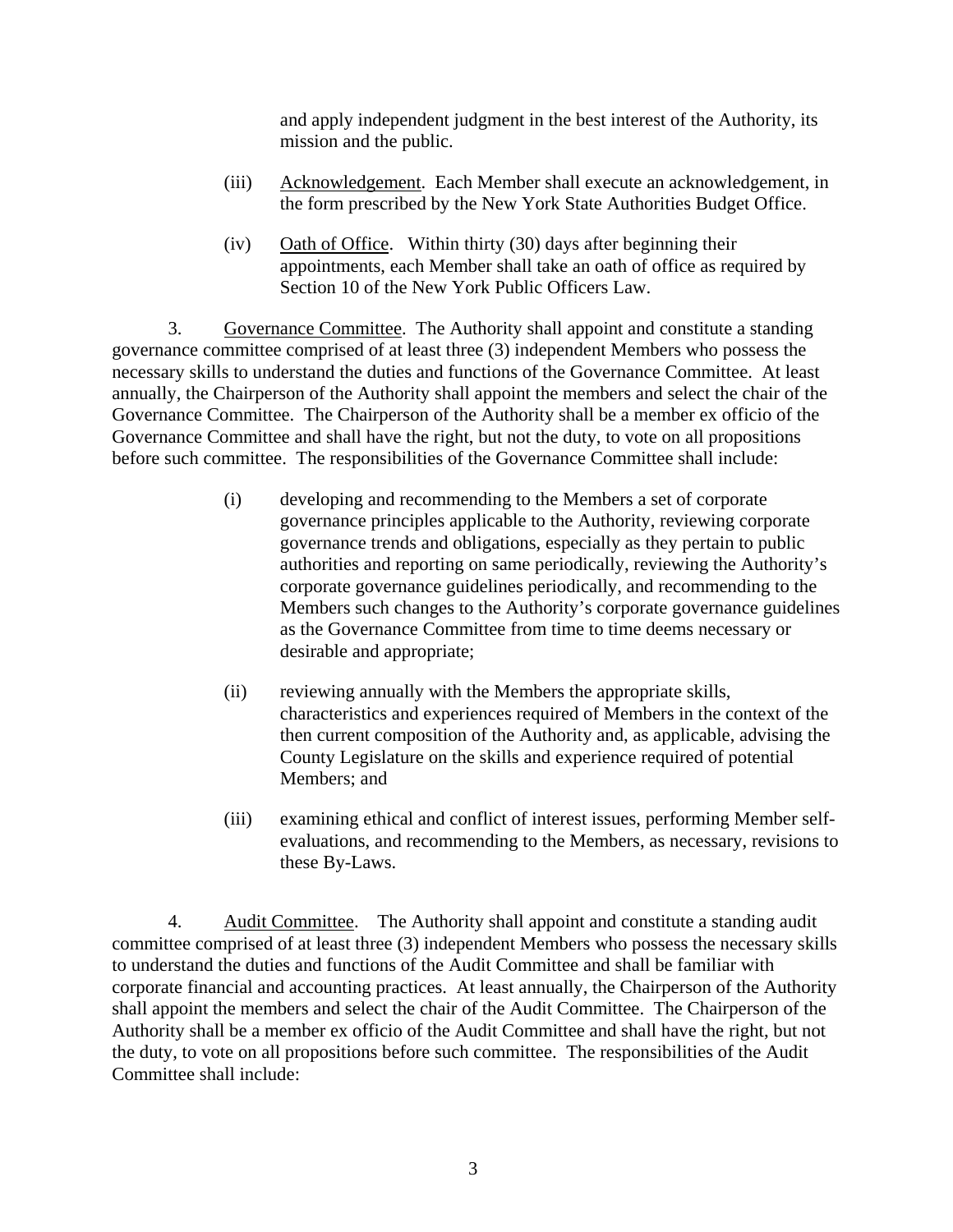- (i) reviewing and approving the Authority's financial statements;
- (ii) overseeing the Authority's internal controls and compliance systems;
- (iii) appointing, compensating and overseeing outside auditors retained by the Authority. Unless otherwise approved by the Members, such outside auditors shall not provide non-audit services to the Authority;
- (iv) resolving disagreements with respect to, and overseeing compliance with, accounting policies and principles;
- (v) reviewing management reports on internal controls and attestation of such reports by the Authority's outside auditors; and
- (vi) investigating compliance with the Authority's policies and/or referring instances of non-compliance to the appropriate offices for investigation.

5. Finance Committee. The Authority shall appoint and constitute a standing finance committee comprised of at least three (3) independent Members who possess the necessary skills to understand the duties and functions of the Finance Committee. At least annually, the Chairperson of the Authority shall appoint the Members and select the chair of the Finance Committee. The Chairperson of the Authority shall be a member ex officio of the Finance Committee and shall have the right, but not the duty, to vote on all propositions before such committee. The responsibilities of the Finance Committee shall include, without limitation:

- (i) reviewing proposals for the issuance of debt by the Authority;
- (ii) preparing and submitting to the Authorities Budget Office ("ABO") a statement of intent to guide the Authority's issuance and overall amount of bonds, notes, or other debt obligations that the Authority may issue by a deadline fixed by the ABO; and
- (iii) issuing recommendations regarding the issuance of debt by the Authority.

6. Compensation Committee. The Authority shall appoint and constitute a standing compensation committee comprised of at least three (3) independent Members who possess the necessary skills to understand the duties and functions of the Compensation Committee. At least annually, the Chairperson of the Authority shall appoint the Members and select the chair of the Compensation Committee. The Chairperson shall be a member ex officio of the Compensation Committee and shall have the right, but not the duty, to vote on all propositions before such committee. The responsibilities of the Compensation Finance Committee shall include, without limitation:

- (i) appointing, compensating and overseeing an independent compensation consultant retained by the Authority;
- (ii) working with the independent compensation consultant to create, implement, and regularly update a written compensation philosophy; and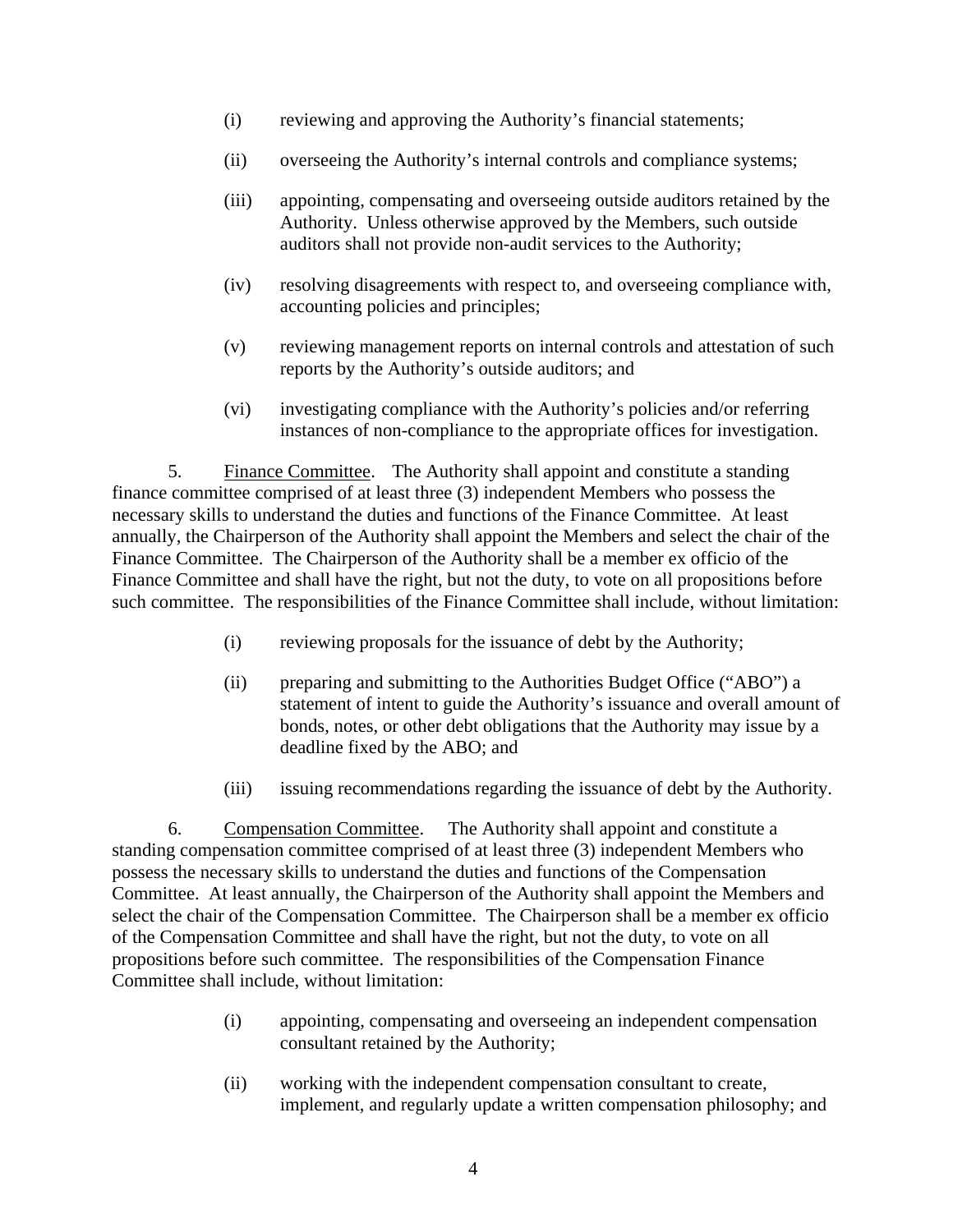(iii) from time to time, reviewing and implementing procedures regarding the performance and compensation of Executive Staff of the Authority (as defined in Article IV, Section 6 of these By-Laws), including preparing a written annual performance review of the Executive Director, reviewing the annual performance reviews of other Executive Staff prepared by the Executive Director, and recommending annual salary increases based, in part, on the Authority's written compensation philosophy and the written annual performance reviews described in this item (iii).

7. Other Standing Committees. The Chairperson may, from time to time, appoint other standing committees for general or specific purposes, each consisting of at least two Members. The Chairperson shall be a member of each such committee by virtue of his office. Such standing committees will be charged with duties and responsibilities described by the Chairperson and shall report to the Authority at its regular meetings.

8. Members Compensation. Pursuant to Section 1095 of the New York Public Authorities Law, the Members shall receive such compensation as is fixed from time to time by the Monroe County legislature for the performance of their regular duties, as defined by resolution of the Members, which shall include the attendance of regular meetings of the Authority provided for in Article I of the By-Laws.

## **ARTICLE IV Officers of the Authority**

1. The officers of the Authority shall be a Chairperson, Vice Chairperson and Treasurer, who shall be Members, and a Secretary who need not be a Member of the Authority. The Chairperson shall be elected annually by the Members at their annual meeting in accordance with Section 1095 of the Public Officers Law. The Vice Chairperson and Treasurer of the Authority shall be elected annually by the Members at their annual meeting or, in the case of a vacancy, at any regular meeting of the Members. The Secretary and any other officer shall be appointed by, and shall serve at the pleasure of, the Authority, subject to the rights of such persons under the Civil Service Law.

2. Chairperson. The Chairperson shall preside at all meetings of the Members. He or she shall sign in the name of the Authority all notes, bonds or other evidences of indebtedness when so authorized by resolution of the Authority, and shall perform such other duties as may be assigned to him or her from time to time by the Authority.

3. Vice Chairperson. The Vice-Chairperson shall, in the absence or incapacity of the Chairperson, perform the duties of that officer.

4. Treasurer. The Treasurer shall have the care and custody of all funds and securities of the Authority from whatever source derived and shall deposit the same forthwith in the name of the Authority in such bank or banks in the State of New York as the Authority shall designate. The moneys in such accounts shall be paid out on check of the Treasurer, the Executive Director or the Director of Finance and Business Services, on requisition by the Authority, or on requisition of such other person or persons as the Authority may authorize to make such requisitions. Funds not immediately required by the Authority shall be invested in accordance with the Authority's investment policy and applicable law.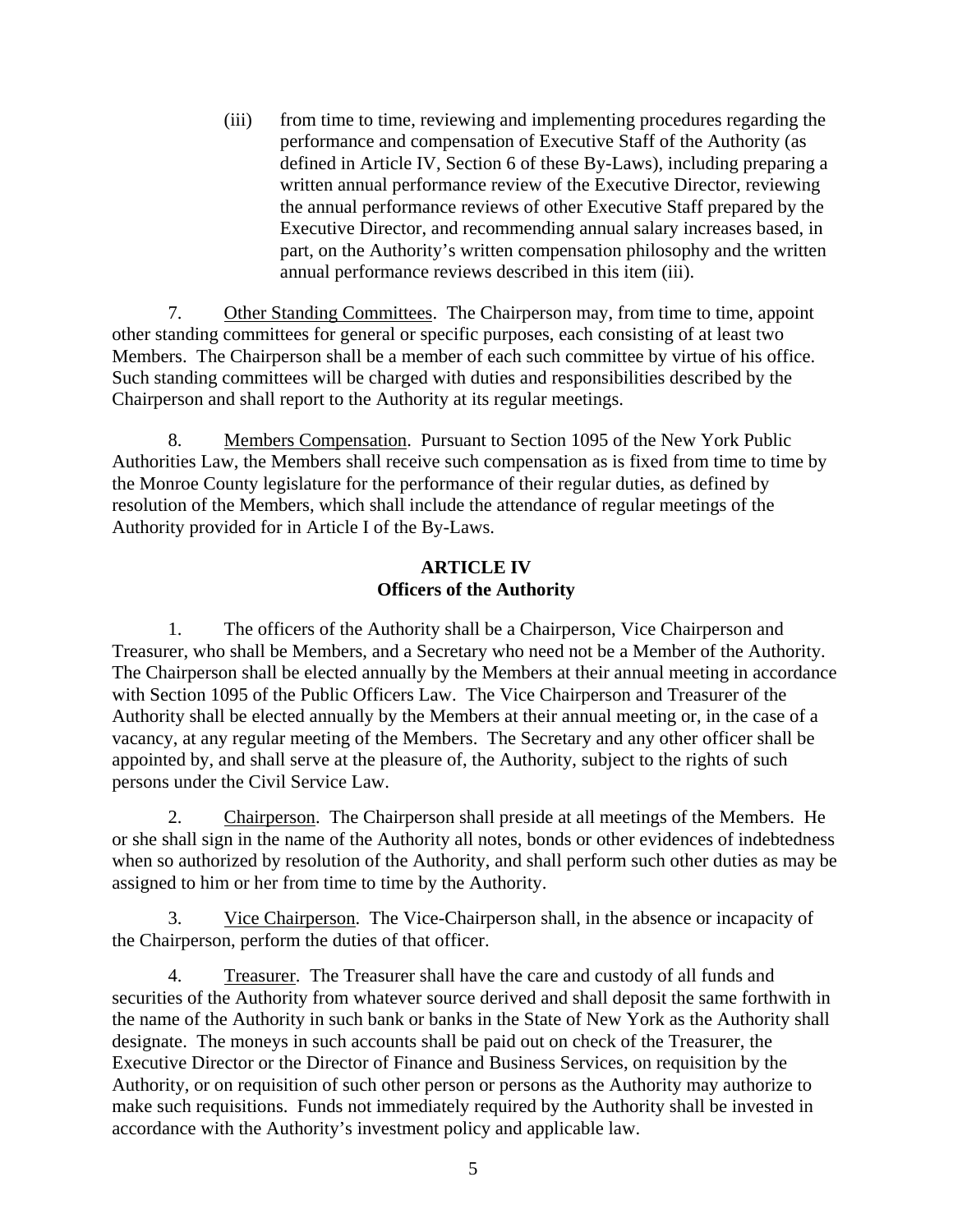5. Secretary. The Secretary shall keep the minutes of the meetings of the Authority; shall attend to the serving of notices of all meetings, regular or special; shall affix the seal to all papers or documents as may require it; shall attend to such correspondence as may be assigned to him or her; and shall perform all the duties as the Authority may designate. The Authority may designate an Acting Secretary who, in the absence or incapacity of the Secretary, shall perform the duties of that officer.

6. Other Officers and Employees. From time to time, the Authority shall appoint and assign the duties and qualifications of one or more of an Executive Director, a Director of Finance and Business Services, an Executive Engineer, a Personnel Manager, a Director of Production/Water Supply, a Director of Operations, a Director of Facilities and Fleet Maintenance, a Civil Engineer - Water Distribution, a Director of Information Technology, and an Assistant to the Executive Director (collectively, and together with the Secretary, the "Executive Staff"), subject to the applicable terms of the Civil Service Law of the State of New York. The Authority may appoint, and at its pleasure remove, such other officers and employees as it may require for the performance of its duties, fix and determine their qualification, duties and compensation, subject to the provisions of the Civil Service Law of the State of New York.

7. Contracts; Authority to Execute. The Members may, by resolution, authorize any officer or agent to enter into any contract or execute and deliver any instrument in the name of and on behalf of the Authority, and such authority may be general or confined to specific instances; but, unless so authorized by the Members by resolution, or expressly authorized by these By-Laws, no officer, agent or employee shall have any power or authority to (i) bind the Authority by any contract or engagement other than in the ordinary course of the Authority's business or (ii) pledge the Authority's credit or to render it liable financially in any amount for any purpose, except for the payment of a debt or obligation not in excess of:

- (i) for all contracts, or orders, for work, materials or supplies performed or furnished in connection with construction, the sum of \$5,000.00; and
- (ii) for all other purposes, the sum of \$15,000.00.

The foregoing limitations shall not apply to the payment of the Authority's obligations under, in connection with or pursuant to any contract or engagement that has been properly authorized in accordance with these By-Laws.

8. Defense and Indemnification of Members, Officers and Employees. The Authority shall defend, indemnify and save harmless its employees (as "employee" is defined in Section 18 (1)(b) of the Public Officers Law of the State of New York) to the full extent authorized or permitted by Section 18 of the Public Officers Law (being Chapter 277 of the Laws of 1981) or by any other applicable law. Said Section 18 of the Public Officers law is incorporated by reference herein as if fully set forth in this Section 8. The Authority makes the agreements required by Section 2(b) of said Section 18 of the Public Officers Law and is authorized to provide insurance as permitted by Section 8 of said Section 18 of the Public Officers Law.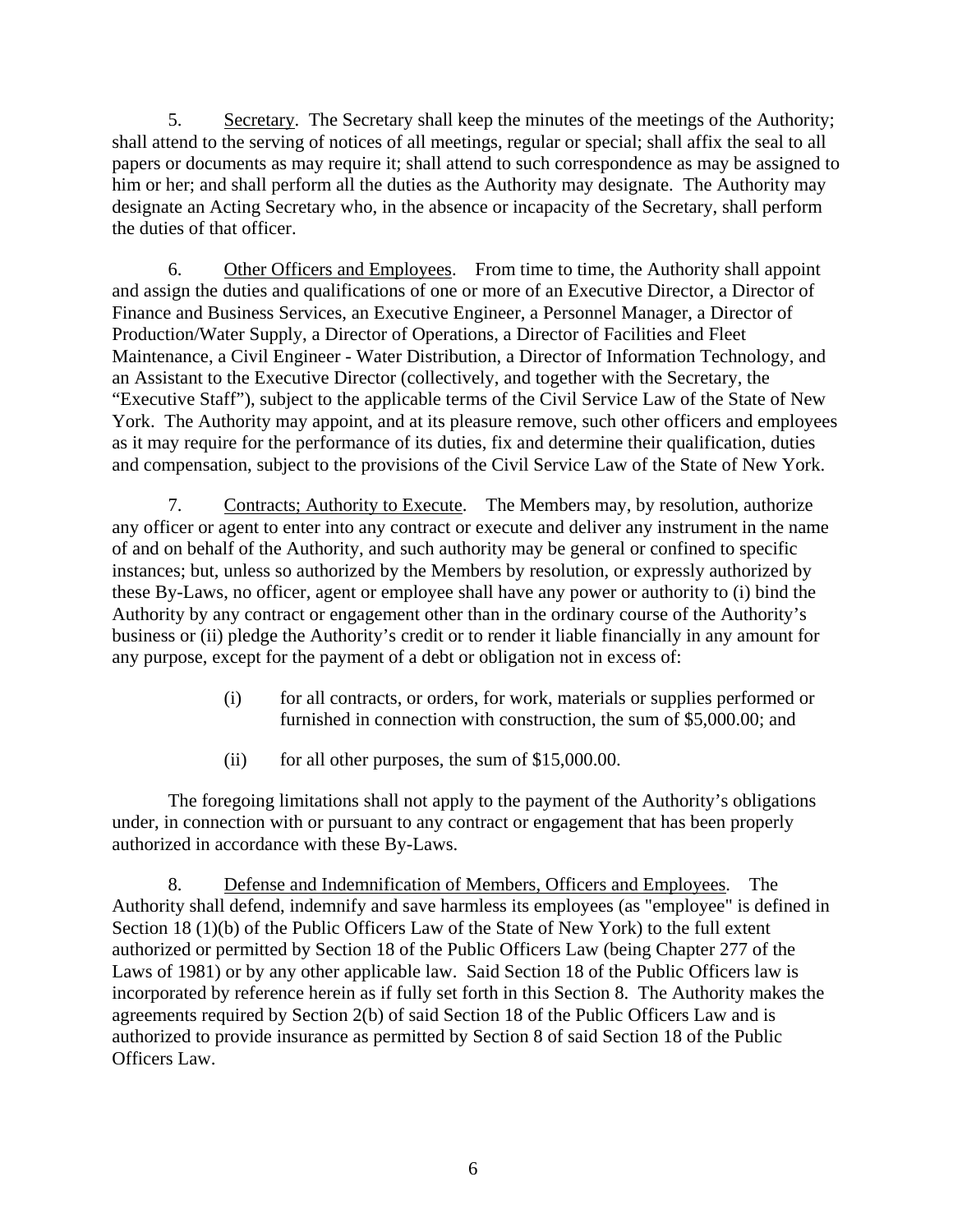# **ARTICLE V Amendments**

1. These By-Laws may be repealed or amended by the Monroe County Water Authority at any duly called regular or special meeting of the Authority, provided, however, that any motion to repeal or amend these By-Laws shall not be adopted until the same has laid on the table until the next succeeding regular meeting.